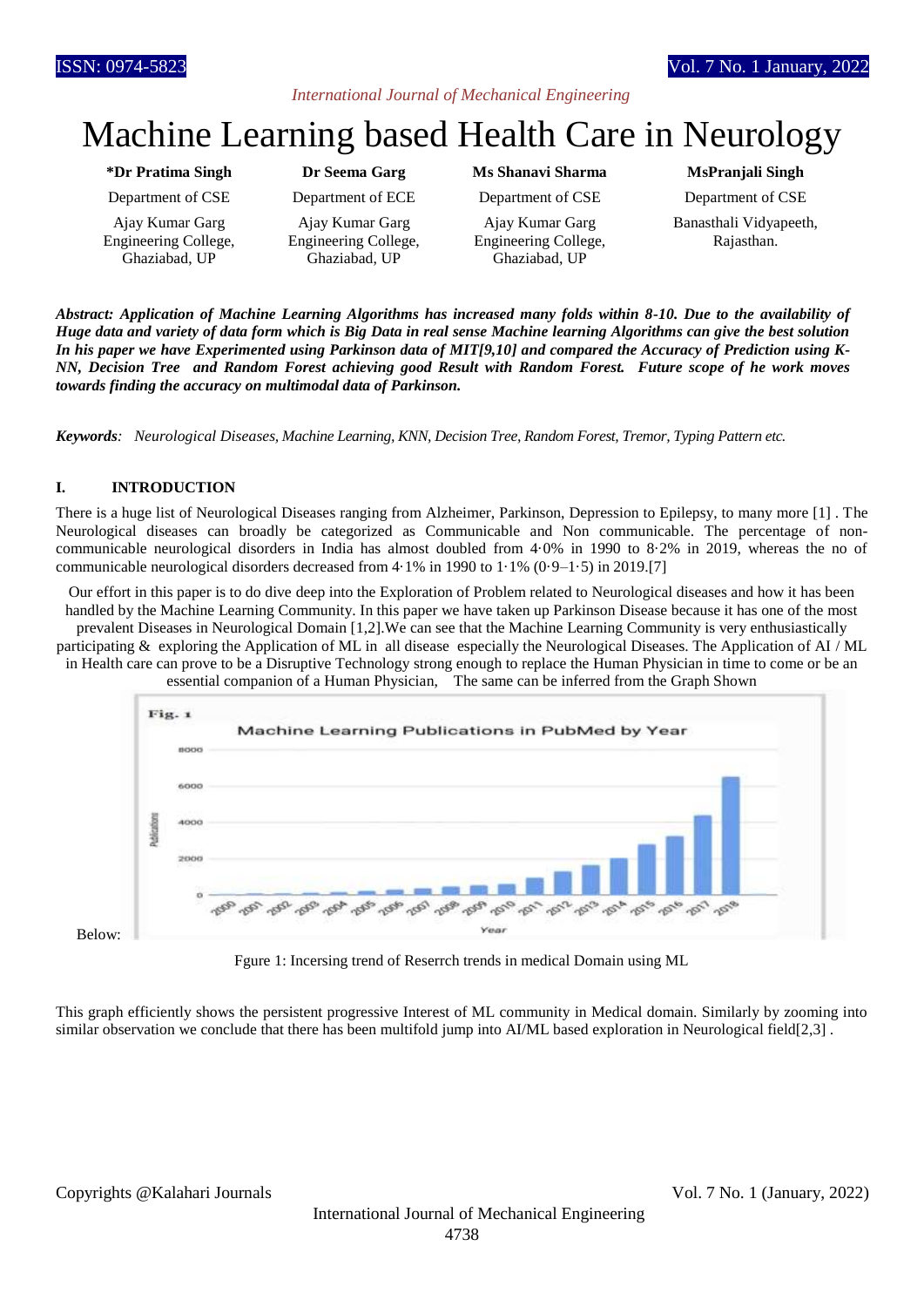

Figure 2.[2]: Increasing trend in Interest of AI Fraternity towards Neurological Deiseses

Thus the above graph explain the reason behind our exploration in this area of AI/ML based Nero Care.

In the Following paragraph we have tried to highlight the reasons behind such successful application of AI  $\&$  ML behind the Medical Industry in the field of Tele Medicine.

Since ML learns from data and healthcare industry has lot of data from various Resources in various file formats that helps the Machine Learning Algorithm to learn well from various sources & forms of data to produce a good detection and Prediction model. [2.3.4]

• Machine Learning Algorithms can draw rich inferences for prediction from huge volume of data available in Medical domain.

•AI and Machine Learning is good idea to apply when we want to Automate Repetitive Job , such as analyzing tests, X-Rays, CT scans or data entry;

•Its universally known facts that AI systems can help to reduce Human especially in the medical field where there is large Human resources involved ranging from Lab Technicians , Nurses to Physicians.

• An intelligent telemedicine system based on super powerful Machine Learning Algorithm can help develop precise doses of Medications.

Thus we conclude that AI can provide digital consultations and health monitoring services — to the extent of complimenting and or replacing Human Physician.

From the Diagram shown below we can conclude that Parkinson Disease and Alzemier is one of the few most Common Disease among Neurological Diseases.[4]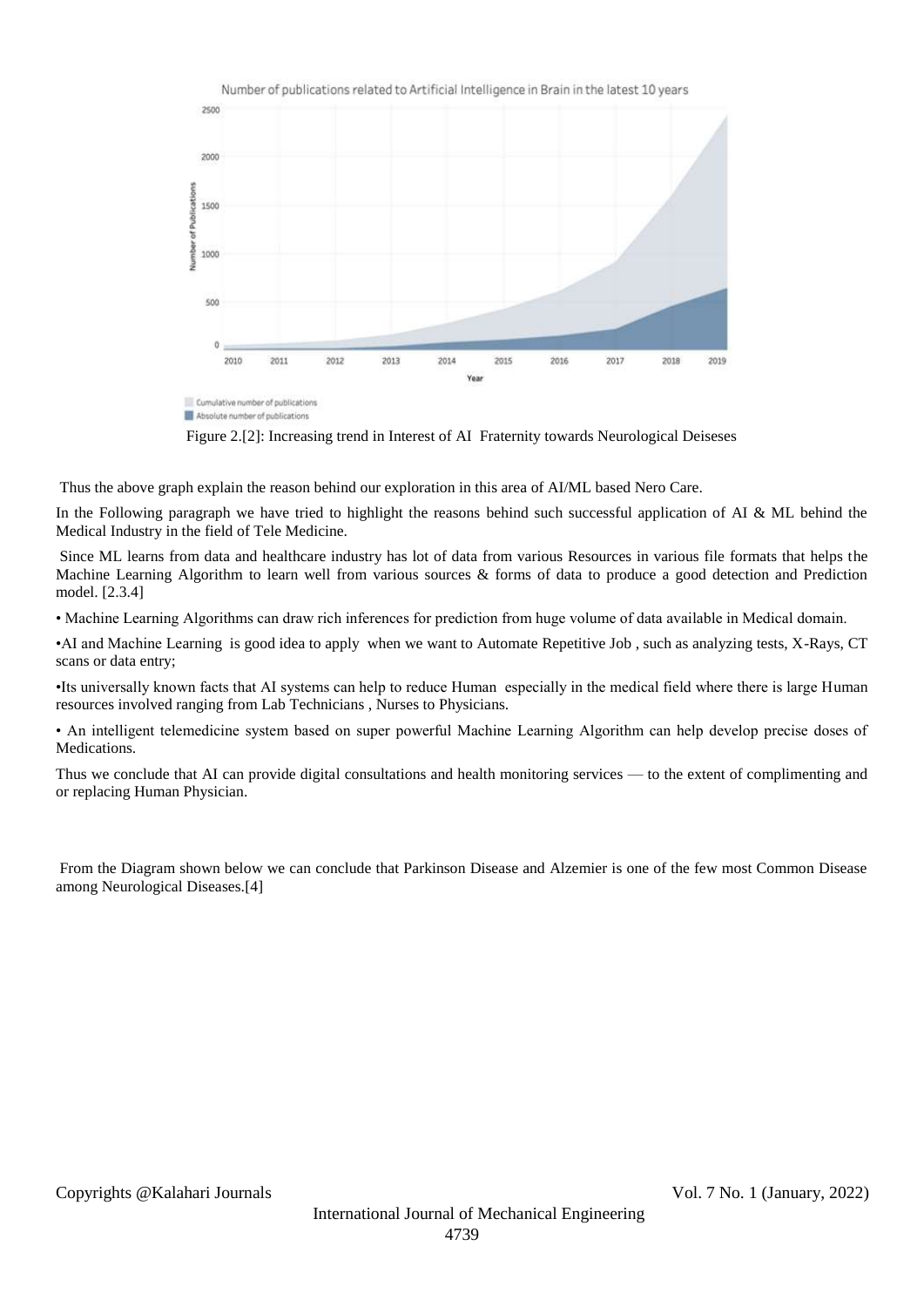

Figure 3 [1]: Various Neurological Diseases

"In India in 2019, an estimated 771 000 (95% UI 635 000–919 000) people had Parkinson's disease, and an estimated 45 300 (95% UI 38 600–52 800) deaths were due to Parkinson's disease"[5]. Alzheimer is more Prevalent in Female than Male while Parkinson Dominates in Male than Female.

We believe that a Multi model data gives more precise result and better result prediction than a uni -modal data, we explored to find that most of the sources of various forms of data are from

MRI( Images), PET( Images), CT Scan( Images) [6] as shown in Diagram below in Figure 4



Type of Data (diagnosis)



Copyrights @Kalahari Journals Vol. 7 No. 1 (January, 2022)

International Journal of Mechanical Engineering 4740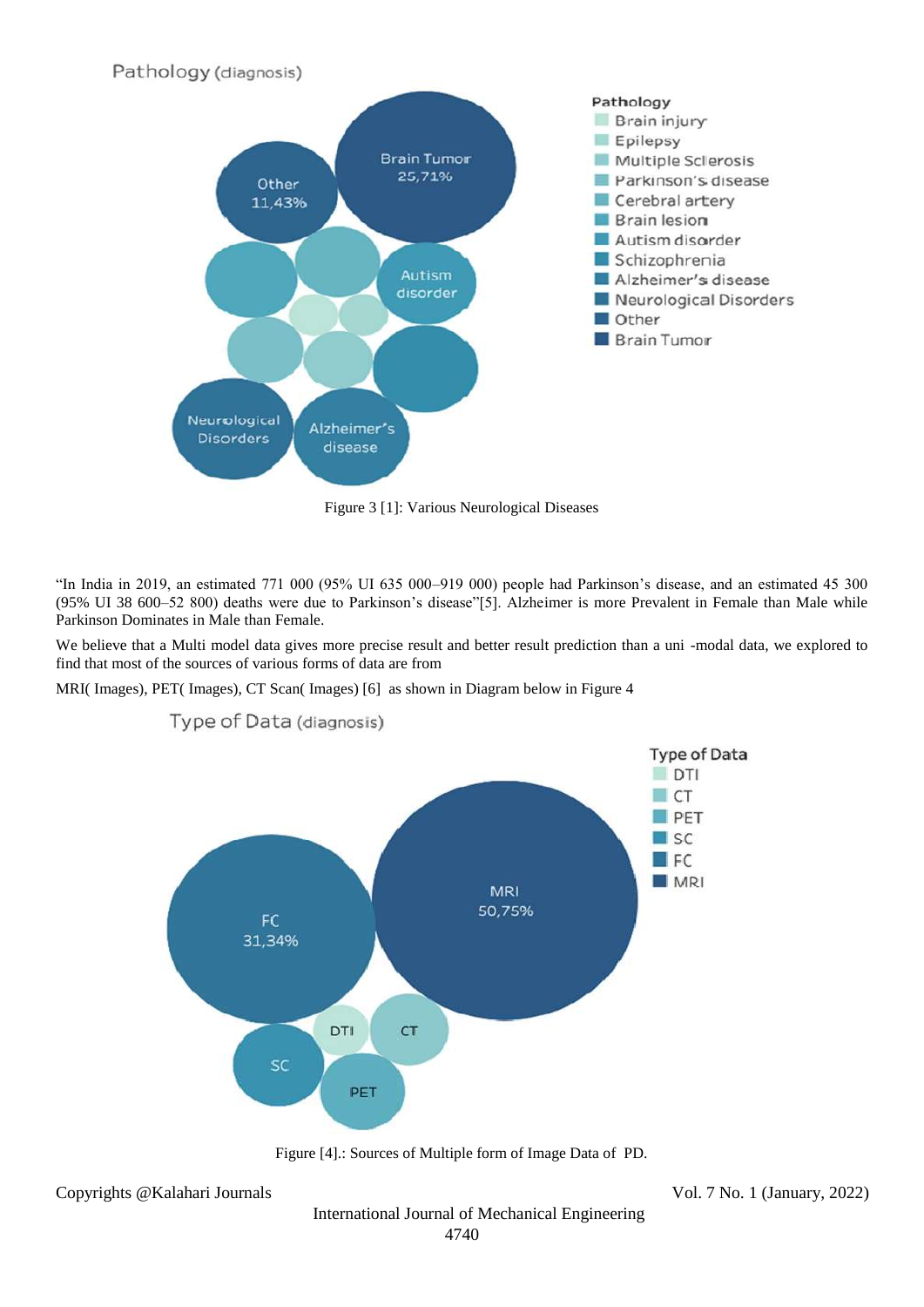We explored that true form of Multi Modal experiment can be done using that EEG( GraphData), Bio Markers( wav form of data from Voice) , Tremor data( In form of frequency Spectrum) and Handwriting data (in the form of various features like pressure, velocity acceleration , jerks and strokes while writing) .

These facts are motivating enough and convincing enough for us to Drill down deep into this area for further exploration

Moving on with the same concern we Drilled down towards Neurological Diseases with Special Emphasis on Parkinson Disease.. Parkinson Diseases are one of the Most Dominant Diseases in Nero.

#### **II. INTRODUCTION TO PERKINSONS DISEASES**

Parkinson Disease (PD) is a non-Communicable Nero disease. It is the result of Disorder of Central Nervous system due to Damage of Nerve cell in the Brain Causing Dopamine Level to Drop in Brain leading to Various symptoms of Parkinson. It is a neuron degenerative disease occurring due to drying up of a Neuron fluid Called Dopamine. It occurs in various phases, starting from Striking Features like Tremor in Stage 1, Muscle stiffness in Stage to 2,Loss of Balance / Decreased Reflexes in Stage 3 , In stage 4: Movement may Requires Assistive Device while stage 5: May need wheelchair & are not able to stand.



Figure 5: Stage wise Progression of Parkinson Disease along with Basic symptoms.

Males show more severity then Females in India for Parkinson Diseases [Ref 5] . Broadly speaking Symptoms of the Disease can be Motor or Non Motor symptoms. Most common **Motor symptoms[7,9]** can be:

- 1) [Freezing](https://www.parkinsons.org.uk/information-and-support/freezing)
- 2) [Slowness of movement](https://www.parkinsons.org.uk/information-and-support/slowness-movement)
- 3) Tremor
- 4) [Rigidity](https://www.parkinsons.org.uk/information-and-support/rigidity)
- 5) Bradykinesia
- 6) [Tremor](https://www.parkinsons.org.uk/information-and-support/tremor)
- 7) [Falls and dizziness](https://www.parkinsons.org.uk/information-and-support/falls-and-dizziness)
- 8) [Muscle cramps and dystonia](https://www.parkinsons.org.uk/information-and-support/muscle-cramps-and-dystonia)

Most common Non - Motor Symptoms[7,8,9] can be:

1. Pain Cramp

Copyrights @Kalahari Journals Vol. 7 No. 1 (January, 2022)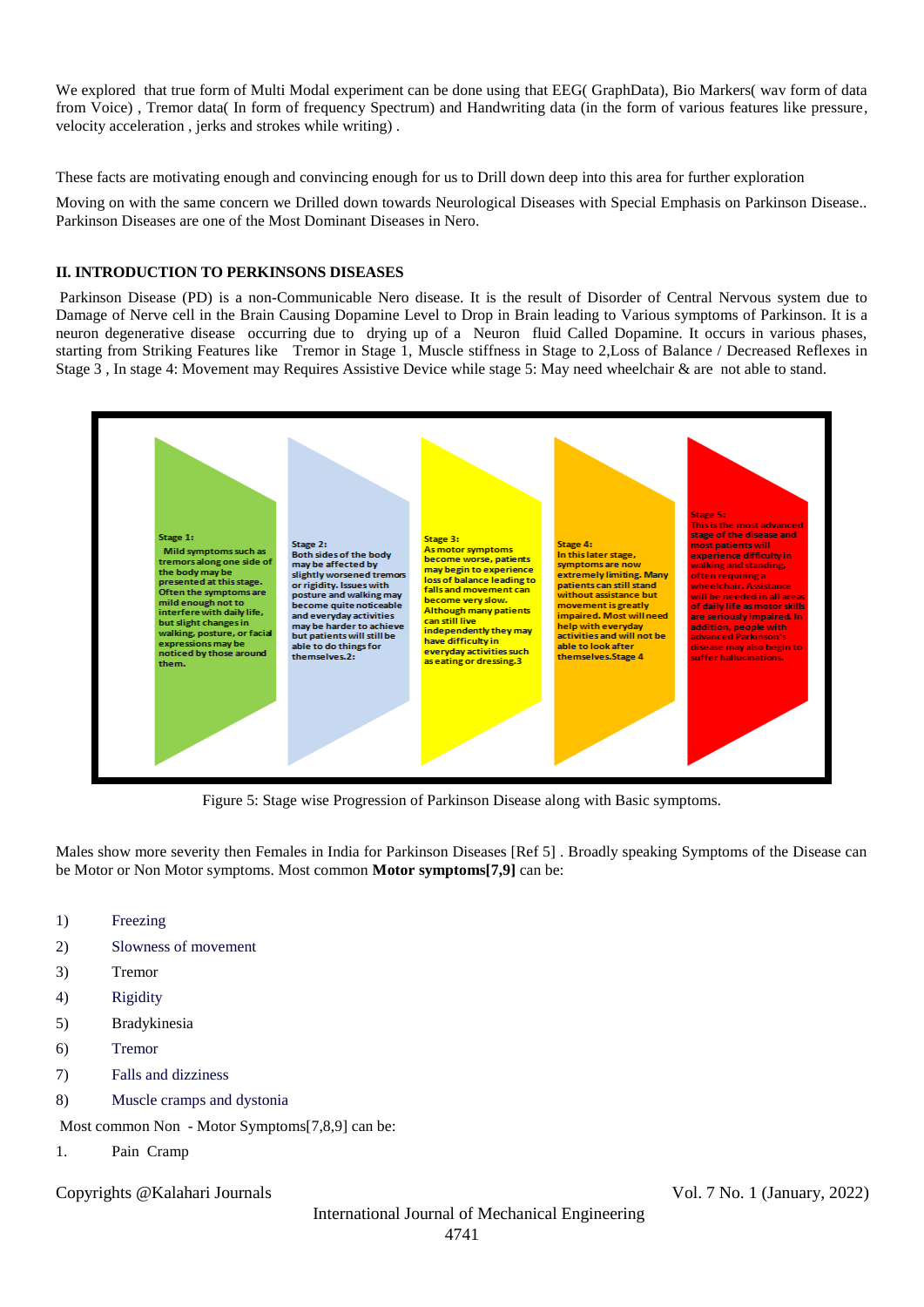- 2. Constipation
- 3. Pain.
- 4. Fatigue.
- 5. Low blood pressure.
- 6. EDS( Excessive Day Time Sleepiness)
- 7. Restless legs.
- 8. Bladder and bowel problems.
- 9. Skin and sweating.
- 10. Sleep.
- 11. Eating, swallowing and saliva control.

The above list indicates that there is going to be various sources of digital and non digital format through which we can collect data for Training our Machine Learning Algorithms . Various Input format for Machine Learning Techniques can be broadly divided into as Invasive or Non Invasive Data source.

## **Input format for machine Learning technique used can be :**

Invasive:

Non Invasive

- 1) Image from CT SXCAN
- 2) REP( Rapid Eye Movement)
- 3) EEG
- 4) FMRI
- 5) Wav File
- 6) Hand Writing
- 7) Tremor/ Shaking
- 8) Sick Bay, CNS Monitor Device
	- Gait Analysis



Figure 6: Invasive vs Non Invasive Data source.

Copyrights @Kalahari Journals Vol. 7 No. 1 (January, 2022)

International Journal of Mechanical Engineering 4742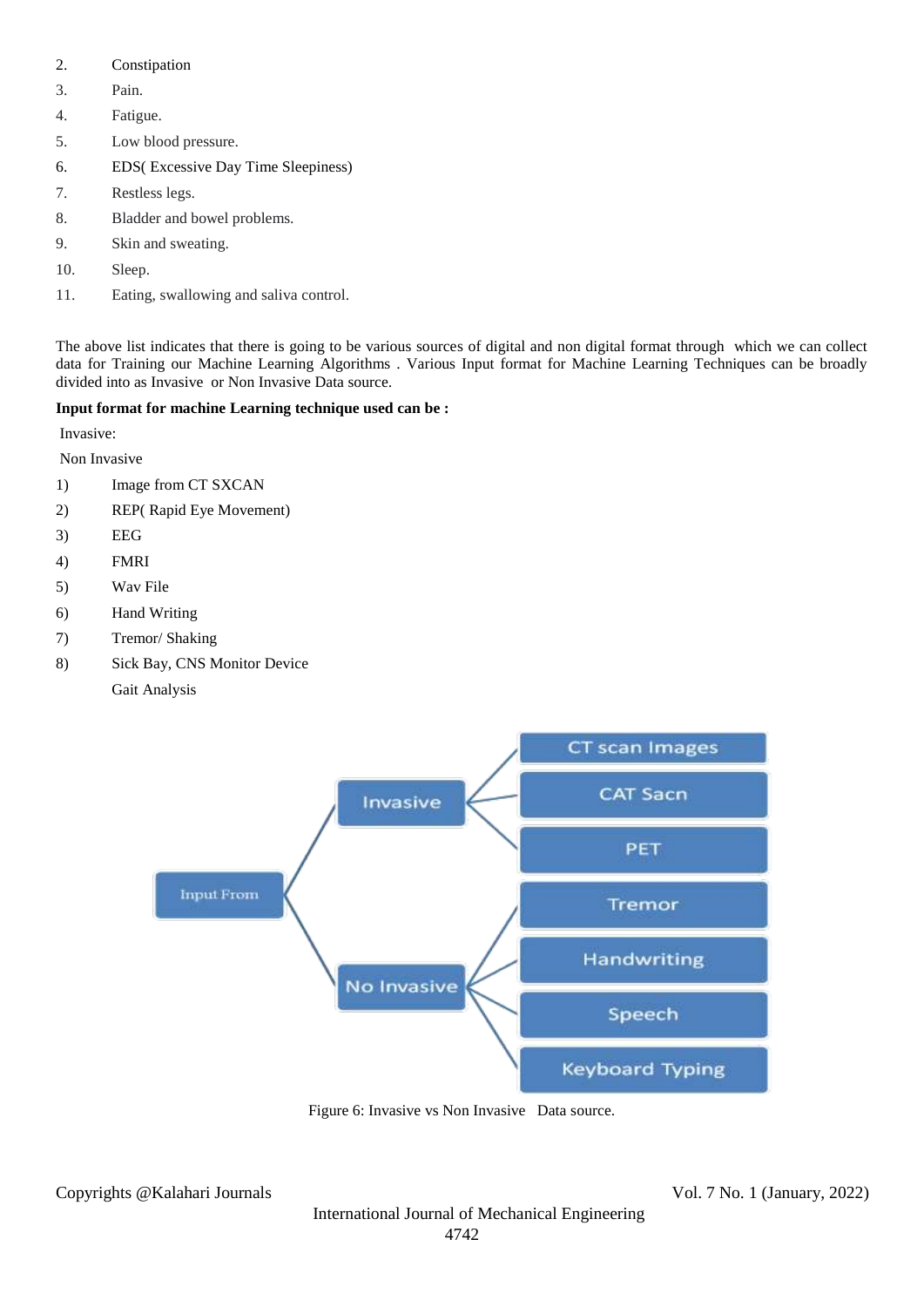#### **II. EXPERIMENTAL SETUP FOR PARKINSON DISEASE DETECTION**

The data set was down loaded from MIT neuroQwerty. L. Giancardo and e[10] has set up an experimental set up where in patients and normal people were asked to type on keyboard & their hand movement, spelling mistakes & types of mistakes in typing was observed to Detect any psychomotor defect was observed based on a finger interactions with a computer keyboard during natural typing.Discovery of patterns in the time series of key hold times was done . In this process the attributes which were chosen were:

1)Patient ID

- 2) UPDRS108 score
- 4.)Alternating finger tapping (afTap)
- 5.)Single key tapping (sTap)
- Typing speed

Comparing the Result of Two different Data Set: PD1,PD2[10]

| Comparing the Experimental Result                               | Data Set(Pd1)                                                                                                                                                                                                                                                                 | Data Set(Pd2)                                                                                                              |
|-----------------------------------------------------------------|-------------------------------------------------------------------------------------------------------------------------------------------------------------------------------------------------------------------------------------------------------------------------------|----------------------------------------------------------------------------------------------------------------------------|
| Highest correlation between gt and<br><b>UPDRS 10</b>           | .83                                                                                                                                                                                                                                                                           | .89                                                                                                                        |
| size                                                            | 31X8                                                                                                                                                                                                                                                                          | 54X 6 columns                                                                                                              |
| train_test_split $(X, Y, \text{test\_size}=0.3)$                | $(31, 8)$ $(21, 8)$ $(10, 8)$                                                                                                                                                                                                                                                 | $(54, 6)$ $(37, 6)$ $(17, 6)$                                                                                              |
| With $K=3$                                                      | $[1 1 1 0 1 1 1 1 0 0 1 1 1 1 1 1]$                                                                                                                                                                                                                                           | $[1 0 0 1 0 1 0 0 1 1 1 0 1 0 0 1 0 1 0 0 1 0 0 1]$<br>000                                                                 |
| With $K=3$                                                      | Accuracy: 0.8                                                                                                                                                                                                                                                                 | Accuracy: 0.6666666666666666                                                                                               |
|                                                                 | Accuracy: 0.625                                                                                                                                                                                                                                                               |                                                                                                                            |
| $K=5$                                                           | Accuracy: 0.625                                                                                                                                                                                                                                                               | 0.666666666666666                                                                                                          |
| $K=10$                                                          | Accuracy: 0.6875                                                                                                                                                                                                                                                              | Accuracy: 0.7407407407407407                                                                                               |
| <b>Confusion Matixs</b>                                         | array([[2, 5],                                                                                                                                                                                                                                                                | array([[14, 3],                                                                                                            |
|                                                                 | [0, 9]                                                                                                                                                                                                                                                                        | $[4, 6]]$                                                                                                                  |
| $test_size=0.5)$                                                | $(31, 6)$ $(15, 6)$ $(16, 6)$                                                                                                                                                                                                                                                 | $(54, 6)$ $(27, 6)$ $(27, 6)$                                                                                              |
|                                                                 | Accuracy: 0.5625                                                                                                                                                                                                                                                              | Accuracy: 0.6666666666666666                                                                                               |
|                                                                 | array([[4, 2],                                                                                                                                                                                                                                                                | array([[9, 3],                                                                                                             |
|                                                                 | [5, 5]]                                                                                                                                                                                                                                                                       | [6, 9]                                                                                                                     |
|                                                                 |                                                                                                                                                                                                                                                                               |                                                                                                                            |
| Graph between Accuracy and K<br><b>Decision Tree Classifier</b> | Cracib between Accuracy and K<br>250<br>$\begin{array}{l} \mathbb{R}^{n} \rightarrow \mathbb{R}^{n} \\ \mathbb{R}^{n} \rightarrow \mathbb{R}^{n} \\ \mathbb{R}^{n} \rightarrow \mathbb{R}^{n} \end{array}$<br>ä,<br>160<br>$-0.55$<br>11<br>$X = 8006$ , $X$<br>Accuracy: 1.0 | Graph Between Accuracy and K<br>0.75<br>0.70<br>Accuracy<br>0.65<br>0.60<br>0.55<br>2<br>8<br>Accuracy: 0.9629629629629629 |
|                                                                 |                                                                                                                                                                                                                                                                               |                                                                                                                            |
| Random Forest classifier                                        | Accuracy: 1.0                                                                                                                                                                                                                                                                 | Accuracy: 1.0                                                                                                              |

Copyrights @Kalahari Journals Vol. 7 No. 1 (January, 2022)